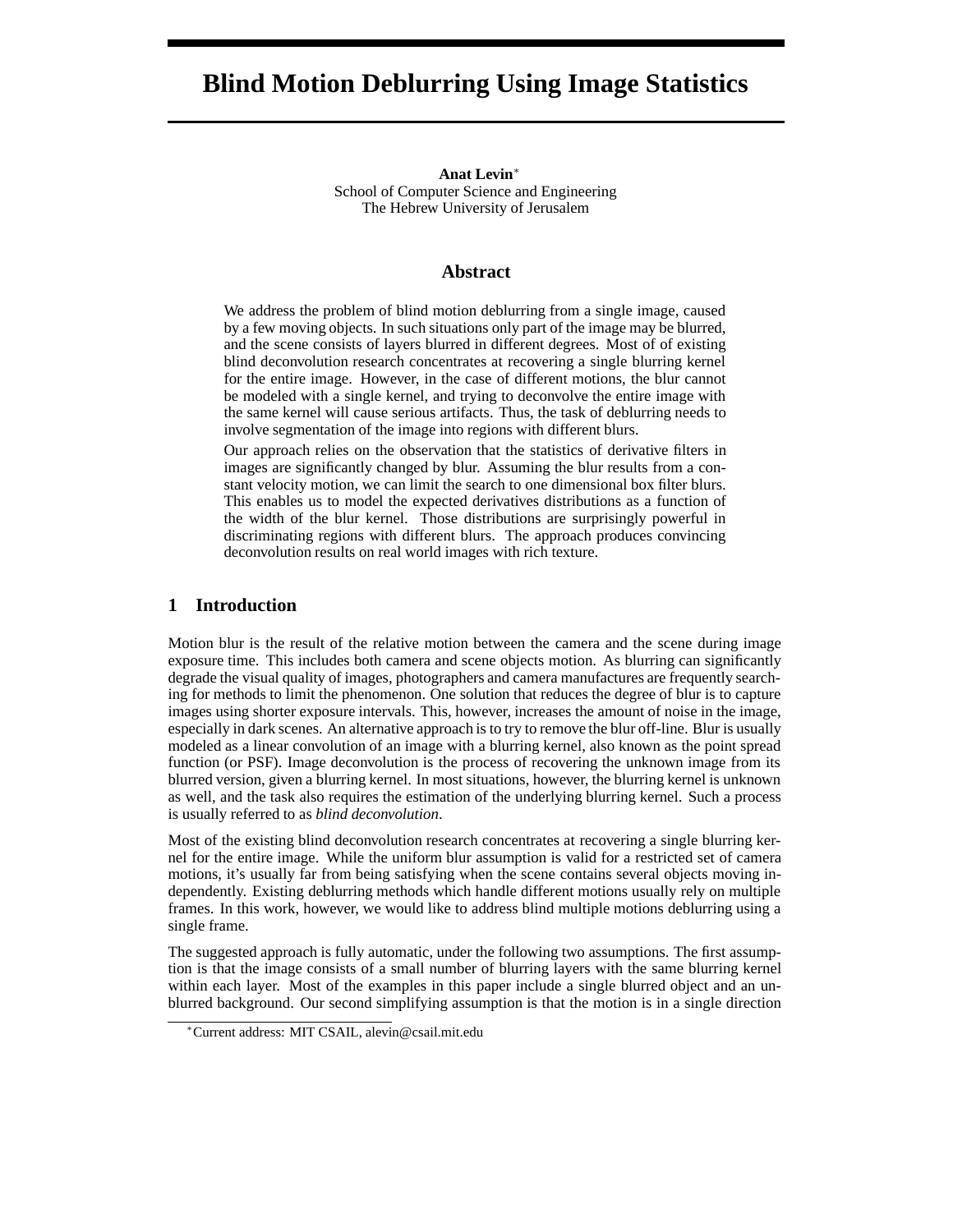and that the motion velocity is constant, such as in the case of a moving vehicle captured by a static camera. As a result, within each blurred layer, the blurring kernel is a simple one dimensional box filter, so that the only unknown parameters are the blur direction and the width of the blur kernel.

Deblurring different motions requires the *segmentation* of the image into layers with different blurs as well as the reconstruction of the blurring kernel in each layer. While image segmentation is an active and challenging research area which utilizes various low level and high level cues, the only segmentation cue used in this work is the degree of blur. In order to discriminate different degrees of blur we use the statistics of natural images. Our observation is that statistics of derivatives responses in images are significantly changed as a result of blur, and that the expected statistics under different blurring kernels can be modeled. Given a model of the derivatives statistics under different blurring kernels our algorithm searches for a mixture model that will best describe the distribution observed in the input image. This results in a set of 2 (or some other small number) blurring kernels that were used in the image. In order to segment the image into blurring layers we measure the likelihood of the derivatives in small image windows, under each model. We then look for a smooth layers assignment that will maximize the likelihood in each local window.

### **1.1 Related work**

Blind deconvolution is an extensive research area. Research about blind deconvolution given a single image, usually concentrate at cases in which the image is uniformly blurred. A summary and analysis of many deconvolution algorithms can be found in [14]. Early deblurring methods treated blurs that can be characterized by a regular pattern of zeros in the frequency domain such as box filter blurs [26]. This method is known to be very sensitive to noise. Even in the noise free case, box filter blurs can not be identified in the frequency domain if different blurs are present. More recent methods are making other assumptions about the image model. This includes an autoregressive process [22], spatial isotropy [28], power low distributions [8, 20], and piecewise-smoothness edges modeling [3]. In a creative recent research which inspired our approach, Fergus et al [11] use the statistics of natural images to estimate the blurring kernel (again, assuming a uniform blur). Their approach searches for the max-marginal blurring kernel and a deblurred image, using a prior on derivatives distribution in an unblurred image. They address more than box filters, and present impressing reconstructions of complex blurring kernels. Our approach also relies on natural images statistics, but it takes the opposite direction: search for a kernel that will bring the unblurred distribution close to the observed distribution. Thus, in addition to handling non uniform blurs, our approach avoids the need to estimate the unblurred image in every step.

In [10], Elder and Zucker propose a scale space approach for estimating the scale of an edge. As the edge's scale provides some measure of blur this is used for segmenting an image into a focus and out of focus layers. The approach was demonstrated on a rather picewise constant image, unlike the rich texture patterns considered in this paper. In [4], blind restoration of spatially-varying blur was studied in the case of astronomical images, which have statistics quite different from the natural scenes addressed in this paper.

Other approaches to motion deblurring include hardware approaches [6, 17, 7], and using multiple frames to estimate blur, e.g. [5, 21, 29].

Another related subject is the research on depth from focus or depth from defocus (see [9, 12] to name a few), in which a scene is captured using multiple focus settings. As a scene point focus is a function of its depth, the relative blur is used to estimate depth information. Again, most of this research relies on more than a single frame.

Recent work in computer vision applied natural images priors for a variety of applications like denoising [25, 24], super resolution [27], video matting [2], inpainting [16] and reflections decomposition [15].

# **2 Image statistics and blurring**

Figure 1(a) presents an image of an outdoor scene, with a passing bus. The bus is blurred horizontally as a result of the bus motion. In fig 1(b) we plot the log histogram of the vertical derivatives of this image, and the horizontal derivatives within the blurred area (marked with a rectangle). As can be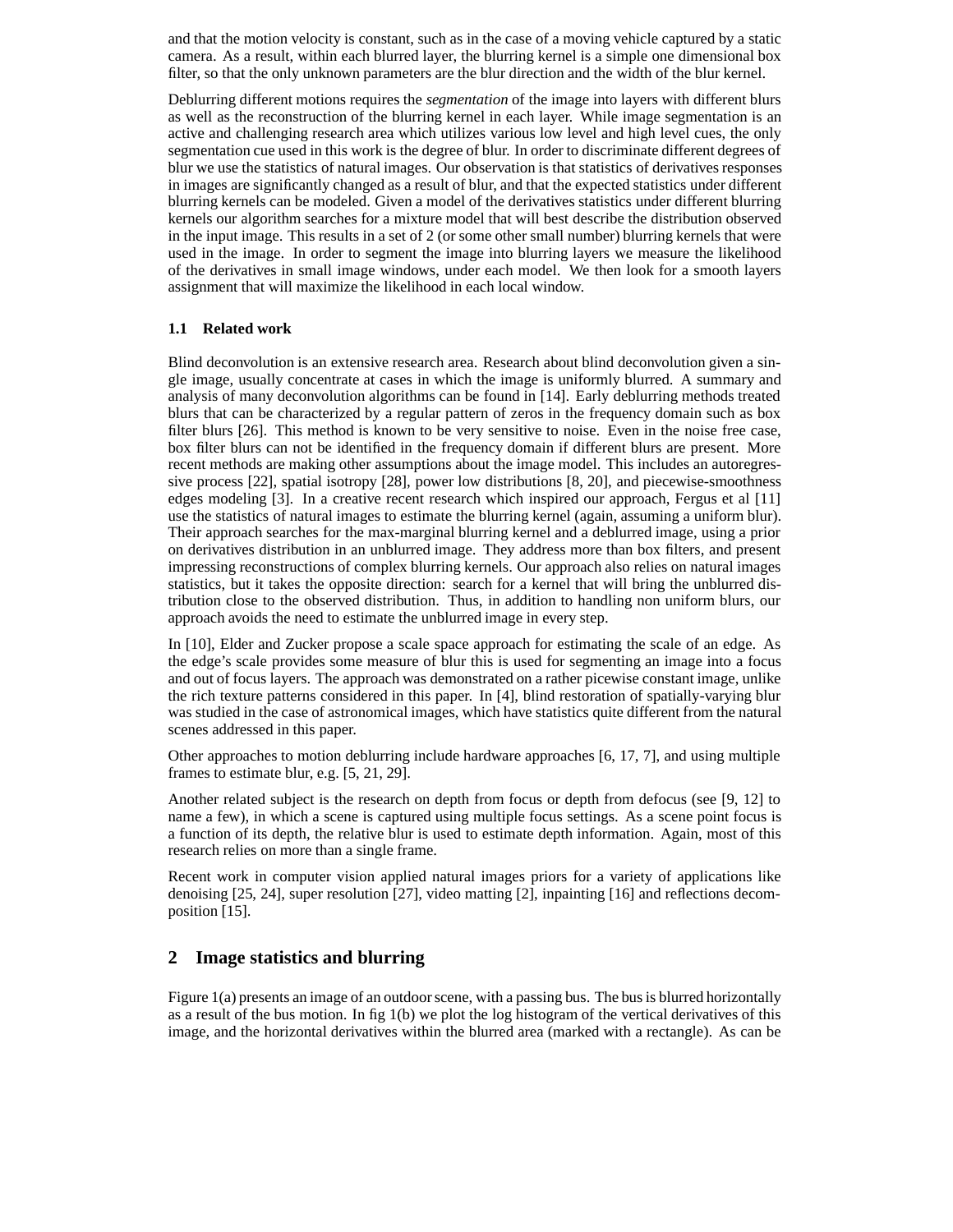

Figure 1: Blurred versus unblurred derivatives histograms. (a) Input image. (b) Horizontal derivatives within the blurred region versus vertical derivatives in the entire image. (c) Simulating different blurs in the vertical direction. (d) Horizontal derivatives within the blurred region matched with blurred verticals (4 tap blur).

seen, the blur changes the shape of the histogram significantly. This suggests that the statistics of derivative filters responses can be used for detecting blurred image areas.

How does the degree of blur affects the derivatives histogram? To answer this question we simulate histograms of different blurs. Let  $f_k$  denote the horizontal box kernel of size  $1 \times k$  (that is, all entries of  $f_k$  equal  $1/k$ ). We convolve the image with the kernels  $f_k^T$  (where k runs from 1 to 30) and compute the vertical derivatives distributions: and compute the vertical derivatives distributions:

$$
p_k \propto hist(d_y * f_k^T * I) \tag{1}
$$

where  $d_y = \begin{bmatrix} 1 & -1 \end{bmatrix}^T$ . Some of those log histograms are plotted in fig 1(c). As the size of the blurring kernel changes the derivatives distribution, we would also like to use the histograms for determining the degree of blur. For example, as illustrated in fig 1(d), we can match the distribution of vertical derivatives in the blurred area, and  $p_4$ , the distribution of horizontal derivatives after blurring with a 4 tap kernel.

#### **2.1 Identifying blur using image statistics**

Given an image, the direction of motion blur can be selected as the direction with minimal derivatives variation, as in [28]. For the simplicity of the derivation we will assume here that the motion direction is horizontal, and that the image contains a single blurred object plus an unblurred background. Our goal is to determine the size of the blur kernel. That is, to recover the filter  $f_k$  which is responsible for the blur observed in the image. For that we compute the histogram of horizontal derivatives in the image. However, not all the image is blurred. Therefore, without segmenting the blurred areas there is no single blurring model  $p_k$  that will describe the observed histogram. Instead, we try to describe the observed histogram with a mixture model. We define the log-likelihood of the derivatives in a window with respect to each of the blurring models as:

$$
\ell_k(i) = \sum_{j \in W_i} \log p_k(I_x(j)) \tag{2}
$$

Where  $I_x(j)$  is the horizontal derivative in pixel j, and  $W_i$  is a window around pixel i. Thus,  $\ell_k(i)$  measures how well the *i*'th window is explained by a *k*-tap blur measures how well the  $i'$ th window is explained by a  $k$ -tap blur.

For an input image  $I$  and a given pair of kernels, we can measure the data log-likelihood by associating each window with the maximum likelihood kernel:

$$
L(I|f_{k_1}, f_{k_2}) = \sum_{i \in I} max(\ell_{k_1}(i), \ell_{k_2}(i))
$$
\n(3)

We search for a blurring model  $p_{k_0}$  such that, when combined with the model  $p_1$  (derivatives of the unblurred image), will maximize the log-likelihood of the observed derivatives:

$$
k_0 = \arg\max_k L(I|f_1, f_k)
$$
\n(4)

One problem we need to address in defining the likelihoods is the fact that uniform areas, or areas with pure horizontal edges (the aperture problem) don't contain any information about the blur.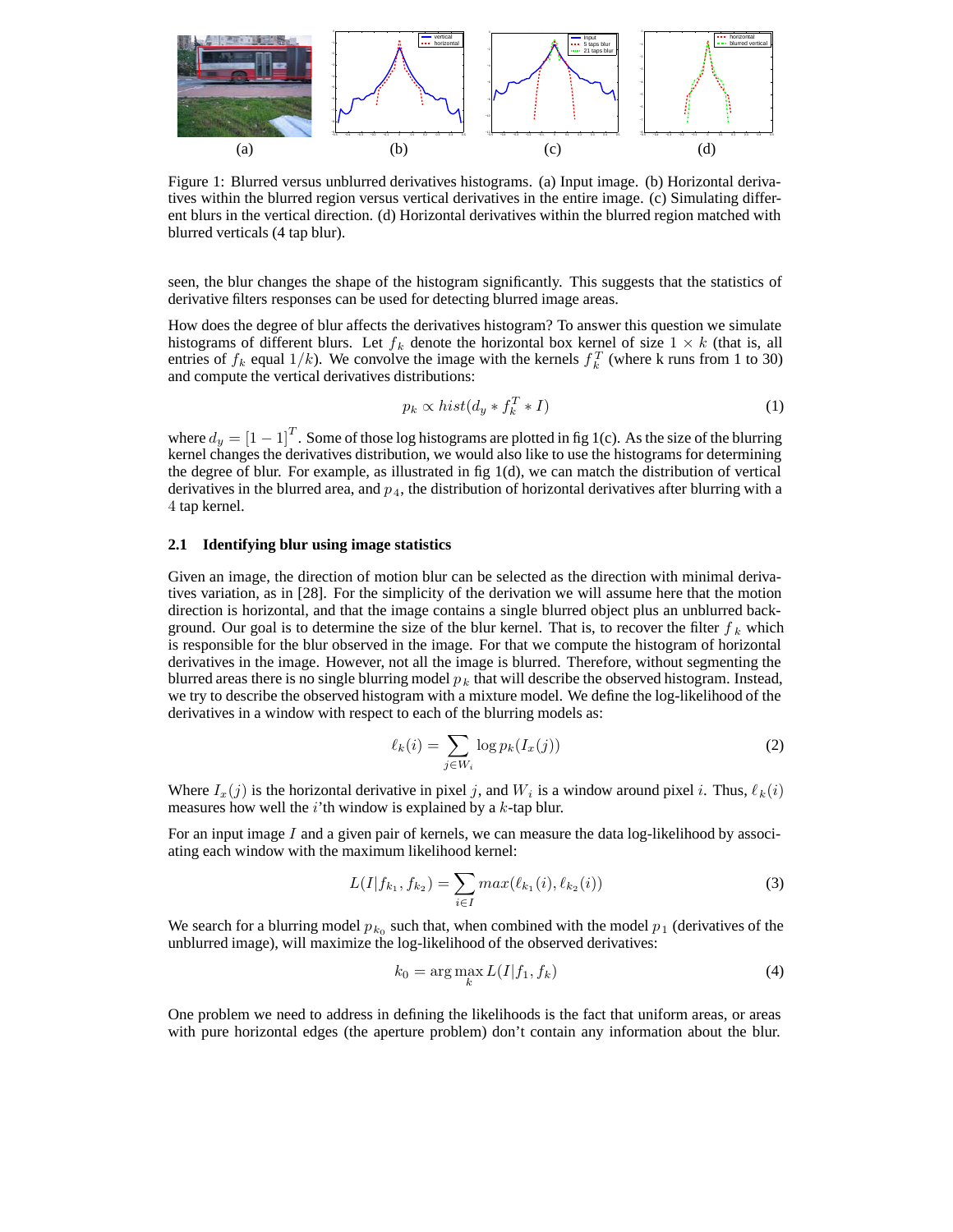On the other hand, uniform areas receive the highest likelihoods from wide blur kernels (since the derivatives distribution for wide kernels is more concentrated around zero, as can be observed in figure 1(c)). When the image consists of large uniform areas, this bias the likelihood toward wider blur kernels. To overcome this, we start by scanning the image with a simple edge detector and keep only windows with significant vertical edges. In order to make our model consistent, when building the blurred distribution models  $p_k$  (eq 1), we also take into account only pixels within a window around a vertical edge.

Note that since we deal here with one dimensional kernels, we can estimate the expected blurred histogram p*<sup>k</sup>* (eq 1) from the perpendicular direction of the same image.

#### **2.2 Segmenting blur layers**

Once the blurring kernel  $f_k$  has been found, we can use it to deconvolve the image, as in fig 2(b). While this significantly improves the image in the blurred areas, serious artifacts are observed in the background. Therefore, in addition to recovering the blurring kernel, we need to segment the image into blurred and unblurred layers. We look for a smooth segmentation that will maximize the likelihood of the derivatives in each region. We define the energy of a segmentation as:

$$
E(x) = \sum_{i} -\ell(x(i), i) + \sum_{\langle i j \rangle} e_{ij} |x(i) - x(j)| \tag{5}
$$

where  $\ell(x(i), i) = \ell_1(i)$  for  $x(i) = 0$  and  $\ell(x(i), i) = \ell_k(i)$  for  $x(i) = 1, \langle i, j \rangle$  are neighboring image pixels and  $\ell_{i,j}$  is a smoothness term: image pixels, and e*ij* is a smoothness term:

$$
e_{ij} = \lambda + \nu(|I(i) - I^{-f_k}(i)| + |I(j) - I^{-f_k}(j)|)
$$
\n(6)

Here  $I^{-f_k}$  denotes the deconvolved image. The smoothness term is combined from two parts. The first is just a constant penalty for assigning different labels to neighboring pixels, thus preferring smooth segmentations. The second part encodes the fact that it is cheaper to cut the image in places where there is no visual seam between the original and the deconvolved images (e.g. [1]).

Given the local likelihood scores and the energy definition, we would like to find the minimal energy segmentation. This reduces to finding a min-cut in a graph. Given the segmentation mask  $x$  we convolve it with a Gaussian filter to obtain a smoother seam. The final restorated image is computed as:

$$
R(i) = x(i)I^{-f_k}(i) + (1 - x(i))I(i)
$$
\n(7)

# **3 Results**

To compute a deconvolved image  $I^{-f_k}$  given the blurring kernel, we follow [11] in using the matlab implementation (deconvlucy) of the Richardson-Lucy deconvolution algorithm [23, 18].

Figure 2 presents results for several example images. For the doll example the image was segmented into 3 blurring layers. The examples of figure 2 and additional results are available in a high resolution in the supplementary material. The supplementary file also includes examples with non horizontal blurs. To determine the blur direction in those images we select the direction with minimal derivatives variation, as in [28]. This approach wasn't always robust enough.

For each image we show what happens if the segmentation is ignored and the entire image is deconvolved with the selected kernel (for the doll case the wider kernel is shown). While this improves the result in the blurred area, strong artifacts are observed in the rest of the image. In comparison, the third row presents the restorated images computed from eq 7 using the blurring layers segmentation. We also show the local MAP labeling of the edges. White pixels are ones for which an unblurred model receives a higher likelihood, that is  $\ell_1(i) > \ell_k(i)$ , and for gray pixels  $\ell_1(i) < \ell_k(i)$  (for the doll case there are 3 groups defined in a similar way). The last row presents the segmentation condoll case there are 3 groups, defined in a similar way). The last row presents the segmentation contour. The output contour does not perfectly align with image edges. This is because our goal in the segmentation selection is to produce visually plausible results. The smoothness term of our energy (eq 6) does not aim to output an accurate segmentation, and it does not prefer to align segmentation edges with image edges. Instead it searches for a cut that will make the seam between the layers unobservable.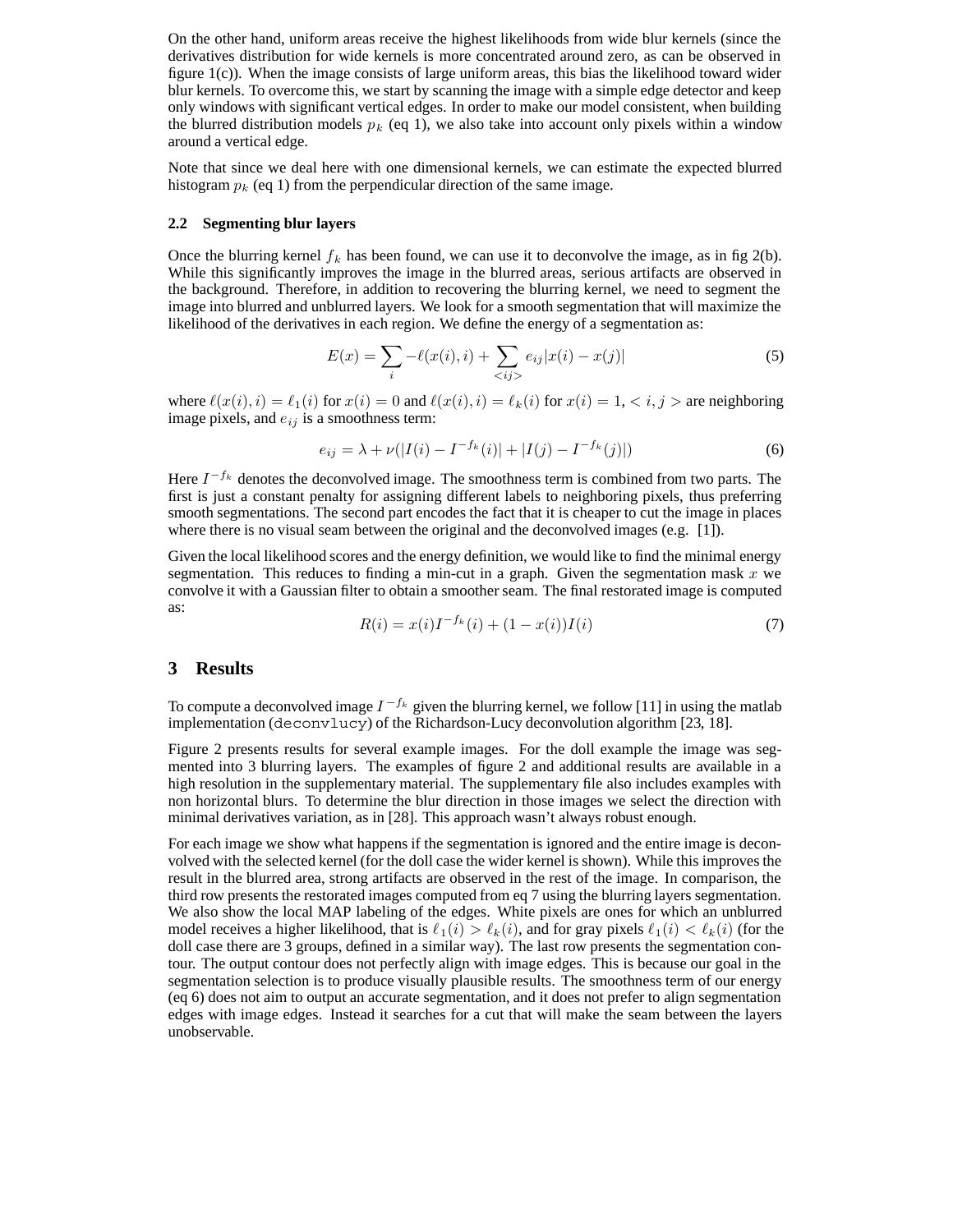

Figure 2: Deblurring Results. (a)Input image. (b)Applying the recovered kernel on the entire image. (c)Our result. (d)Local classification of windows. (e)Segmentation contour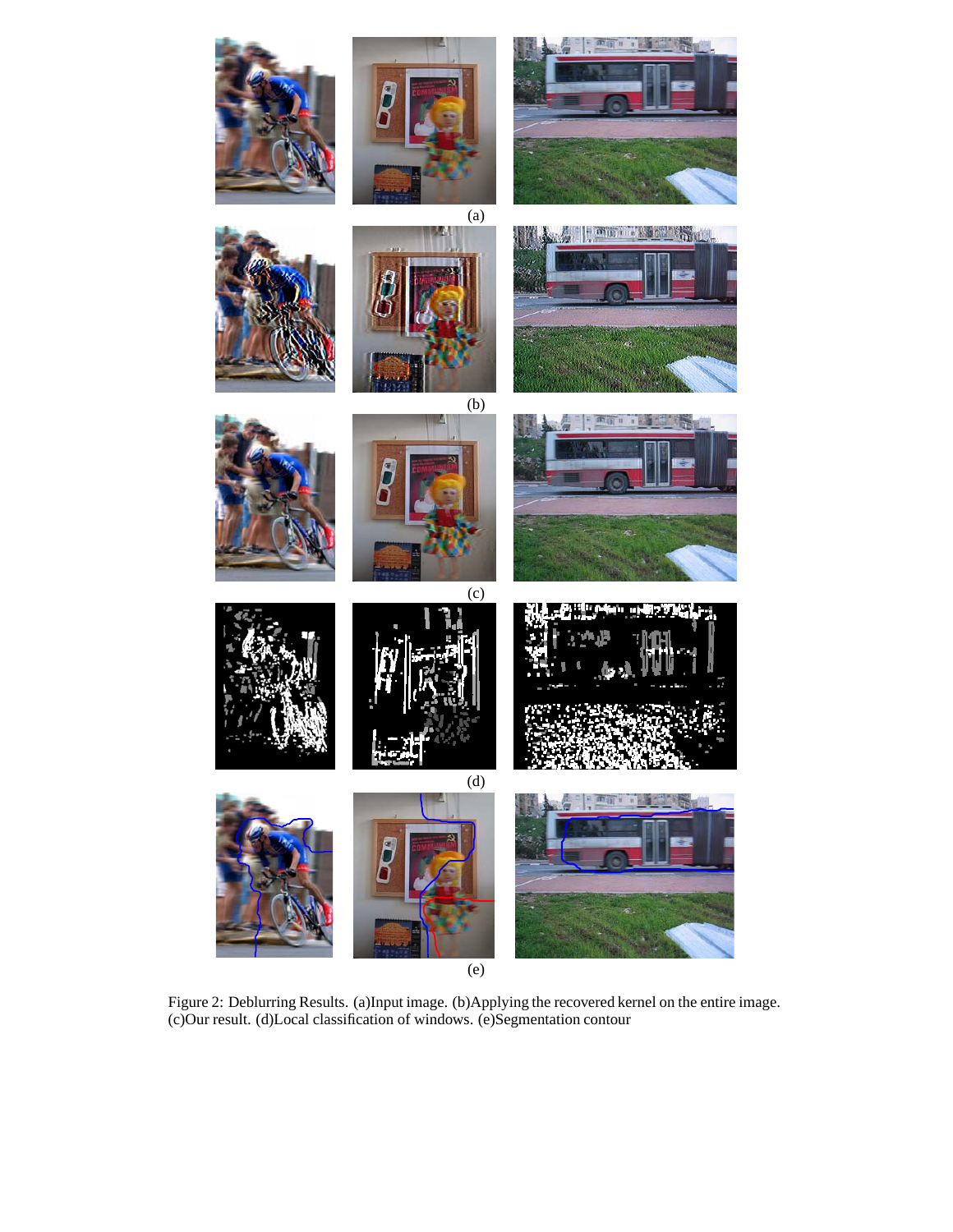The recovered blur sizes for those examples were 12 pixels for the bicycles image and 4 pixels for the bus. For the doll image a 9 pixels blur was identified in the skirt segment and a 2 pixels blur in the doll head. We note that while recovering big degrees of blur as in the bicycles example is visually more impressing, discriminating small degrees of blur as in the bus example is more challenging from the statistical aspect. This is because the derivatives distributions in the case of small blurs are much more similar to the distributions of unblurred images.

For the bus image the size of the blur kernel found by our algorithm was 4 pixels. To demonstrate the fact that this is actually the true kernel size, we show in figure 3 the deconvolution results with a 3-tap filter and with a 5-tap filter. Stronger artifacts are observed in each of those cases.



Figure 3: Deconvolving the bus image using different filters. The 4-tap filter selected by our algorithm yields best results

Next, we consider several simple alternatives to some of the algorithm parts. We start by investigating the need in segmentation and then discuss the usage of the image statistics.

**Segmentation:** As demonstrated in fig 2(b) deconvolving the entire image with the same kernel damages the unblurred parts. One obvious solution is to divide the image into regions and match a separate blur kernel to each region. As demonstrated by fig  $2(d)$ , even if we limit the kernel choice in each local window to a small set of 2-3 kernels, the local decision could be wrong. For all the examples in this paper we used  $15 \times 35$  windows. There is some tradeoff in selecting a good window size. While likelihood measure based on a big window is more reliable, such a window might cover regions from different blurring layers. Another alternative is to brake the image into segments using an unsupervised segmentation algorithm, and match a kernel to each segment. The fact that blur changes the derivatives distributions also suggests that it might be captured as a kind of texture cue. Therefore, it's particularly interesting to try segmenting the image using texture affinities (e.g. [13, 19]). However, as this is an unsupervised segmentation process which does not take into account the grouping goal, it's hard to expect it to yield exactly the blurred layers. Fig 4(b) presents segmentation results using the Ncuts framework of [19]. The output over-segments blur layers, while merging parts of blurred and unblurred objects. Unsurprisingly, the recovered kernels are wrong.



Figure 4: Deblurring using unsupervised segmentation. (a) Input. (b) Unsupervised segmentation and the width of the kernel matched to each segment. (c) Result from deblurring each segment independently.

**Image statistics:** We move to evaluating the contribution of the image statistics. To do that independently of the segmentation, we manually segmented the bus and applied the matlab blind deconvolution function (deconvblind), initialized with a  $1 \times 7$  box kernel. Strong artifacts were introduced as shown in the last column of fig 3.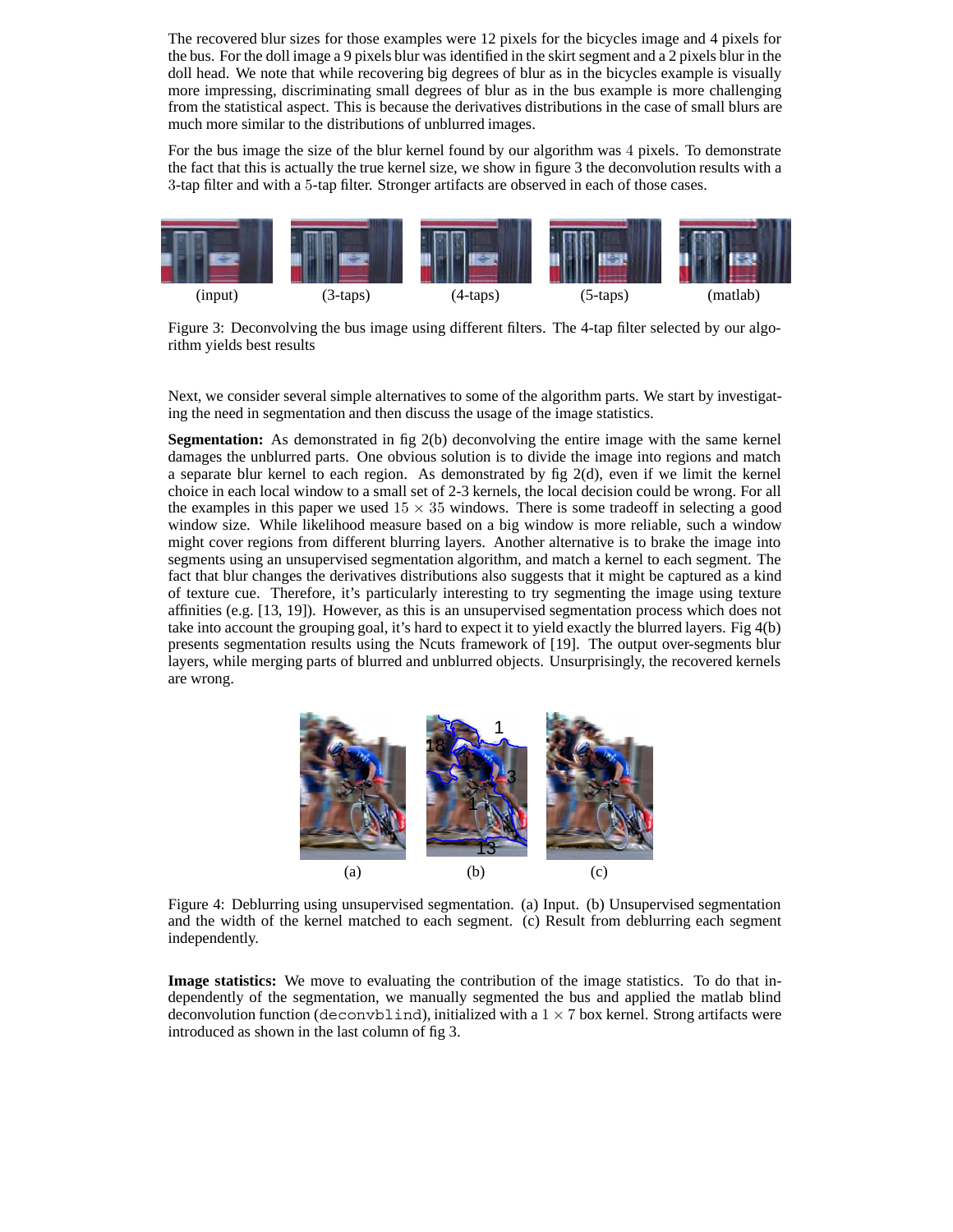The algorithm results also depend on the actual histograms used. Derivatives histograms of different natural images usually have common characteristics such as the heavy tail structure. Yet, the histogram structure of different images is not identical, and we found that trying to deblur one image using the statistics of a different image doesn't work that well. For example, figure 5 shows the result of deblurring the bus image using the bicycles image statistics. The selected blur in this case was a 6-tap kernel, but deblurring the image with this kernel introduces artifacts. The classification of pixels into layers using this model is wrong as well. Our solution was to work on each image using the vertical derivatives histograms from the same image. This isn't an optimal solution as when the image is blurred horizontally some of the vertical derivatives are degraded as well. Yet, it provided better results than using histograms obtained from different images.



Figure 5: Deblurring the bus image using the bicycles image statistics. (a) Applying the recovered kernel on the entire image. (b) Deblurring result. (c) Local classification of windows. (d) Segmentation contour.

**Limitations:** Our algorithm uses simple derivatives statistics and the power of such statistics is somewhat surprising. Yet, the algorithm might fail. One failure source is blurs which can't be described as a box filter, or failures in identifying the blur direction. Even when this isn't the case, the algorithm may fail to identify the correct blur size or it may not infer the correct segmentation. Figure 6 demonstrate a failure. In this case the algorithm preferred a model explaining the bushes texture instead of a model explaining the car blur. The bushes area consists of many small derivatives which are explained better by a small blur model than by a no-blur model. On the other hand, the car consists of very few vertical edges. As a result the algorithm selected a 6-pixels blur model. This model might increase the likelihood of the bushes texture and the noise on the road, but it doesn't remove the blur of the car.



Figure 6: Deblurring failure. (a) Input. (b) Applying the recovered kernel (6-taps) on the entire image. (c) Deblurring result. (d) Local classification. (e) Segmentation contour.

# **4 Discussion**

This paper addresses the problem of blind motion deconvolution without assuming that the entire image undergone the same blur. Thus, in addition to recovering an unknown blur kernel, we segment the image into layers with different blurs. We treat this highly challenging task using a surprisingly simple approach, relying on the derivatives distribution in blurred images. We model the expected derivatives distributions under different degrees of blur, and those distributions are used for detecting different blurs in image windows.

The box filters model used in this work is definitely limiting, and as pointed out by [11, 6], many blurring patterns observed in real images are more complex.

A possible future research direction is to try to develop stronger statistical models which can include stronger features in addition to the simple first order derivatives. Stronger models might enable us to identify a wider class of blurring kernels rather than just box filters. Particularly, they could provide